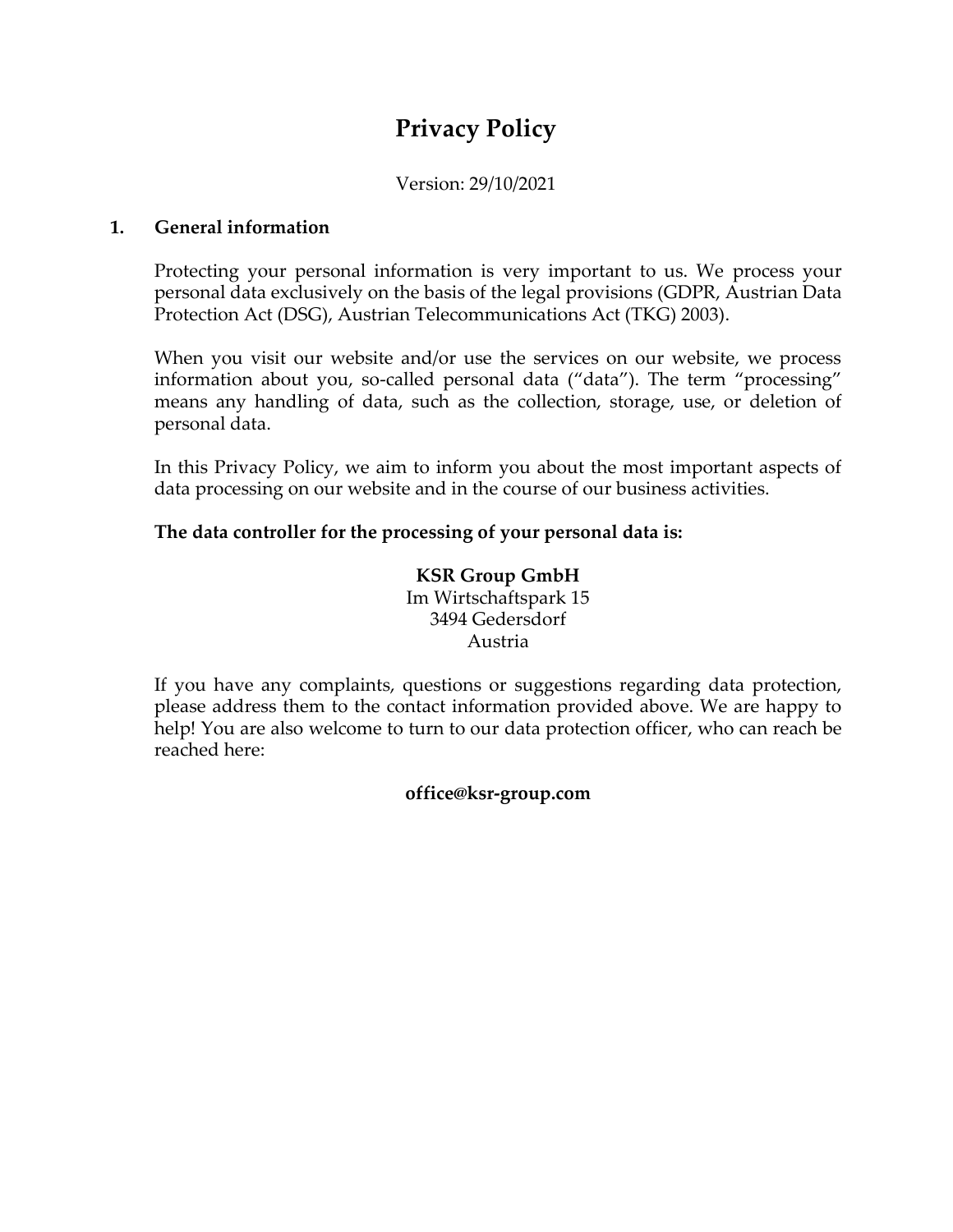#### **2. Data processing for our website**

#### **2.1. General information**

As part of operating our website, we process data that you make available to us (such as when placing an order), protocols (for security reasons, our servers log who requests come from) and cookies (these are small text files that are saved on your device and contain information that allows us to recognise you).

We may place and process strictly necessary cookies without your consent. We do need your consent to place and process cookies that are not strictly necessary (such as cookies for marketing or statistics). No marketing or statistics cookies will be placed and processed before your consent.

Strictly necessary cookies are needed to use some of our website features and to keep your user preferences known.

Marketing or statistics cookies are used to create user profiles to display advertising or track your web activity on our website or multiple websites for marketing purposes.

We use the **ALL-INKL.COM** web server in Germany as a processor to operate our website.

To prevent other providers from placing cookies, you can block so-called "thirdparty cookies" in your browser. You can find instructions for the most common browsers here:

Firefox: [here](https://support.mozilla.org/de/kb/erste-schritte-mit-firefox) Chrome: [here](https://support.google.com/chrome/?hl=de#topic=3227046) Internet Explorer: [here](https://support.microsoft.com/de-de/products/internet-explorer) Safari: in Apple's Safari, third-party cookies are blocked by default.

If you choose not to accept cookies, this may limit your use of certain features or functions on our website.

#### **2.1. Data processing for the operation and security of our website/online services (server logs):**

#### **2.1.1.Server logs**

**Purpose of processing:** When you visit our website, the web server collects usage data (so-called server logs). It is necessary to collect this data so we can establish a connection to our server and technically enable use of the website. This data is also used to ward off and analyse cyber attacks.

**The following server logs are collected:** the IP address of the querying device,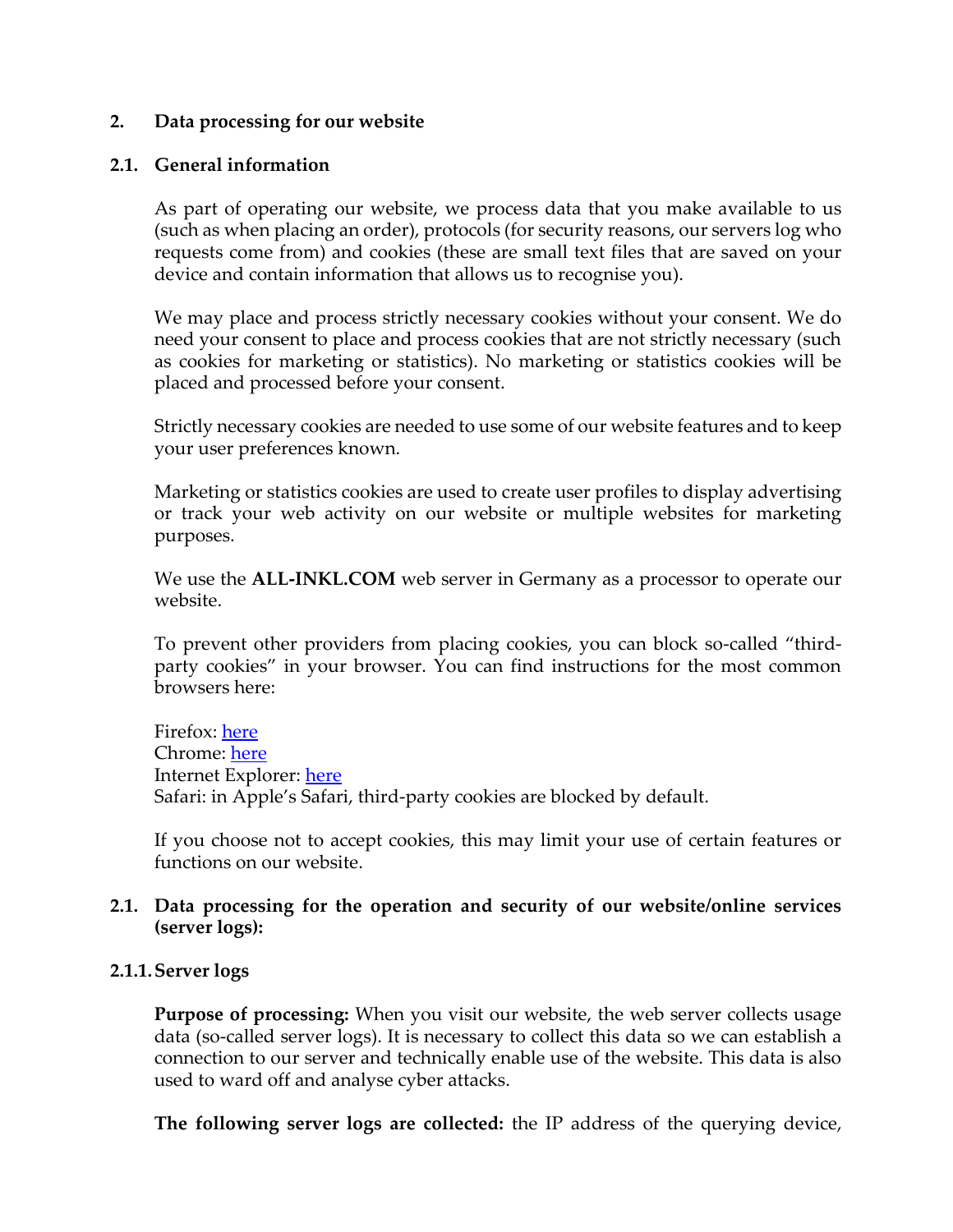together with the date, time, query, the file that was queried (name and URL), the quantity of data transferred to you, a notification as to whether the query was successful, data identifying the used browser and operating system as well as the website from which our website was accessed (if our website was accessed through a link).

**Legal grounds for processing:** The processing of your personal data is based on our legitimate interests to ensure our online services and system security.

**Data recipients:** The web servers used to operate our website are operated by the IT service centre of **World4you** and **Ionos** as processors. In the event of a cyber attack, this server log data will be passed on to a law enforcement agency. No further data will be disclosed to third parties.

**Further information:** Server logs are stored no longer than **12 months**.

# **2.2. Data processing for marketing purposes:**

## **2.2.1.Web analytics**

We use the following providers to process data regarding your browsing activity on our website and your use of our online services in order to adapt them to your interests.

− *Google Analytics*, a web analysis service of Google Ireland Limited, Gordon House, Barrow Street, Dublin 4, Ireland ("Google").

**Purpose of processing:** Google Analytics places cookies to recognise you on your next visit and to be able to generate personalised user statistics on website activity. We have also activated Google's "anonymize IP" module. With this module, the IP address assigned to you is anonymised by Google within the European Union.

**Legal grounds for processing:** The processing of your personal data is based on your consent.

**Data recipients:** The information about your website activity generated by the cookie is usually transferred to a Google server in the US and saved there. The appropriate safeguards for transferring data result from standard contractual clauses under Article 46 GDPR. For more information on the standard contractual clauses and appropriate or reasonable safeguards, please visit [https://privacy.google.com/businesses/processorterms/.](https://privacy.google.com/businesses/processorterms/) Google works for us as a data processor and may only use the transferred data to process specific orders; it is contractually bound to observe the legal data protection regulations.

**Further information:** You may prevent cookies from being placed by configuring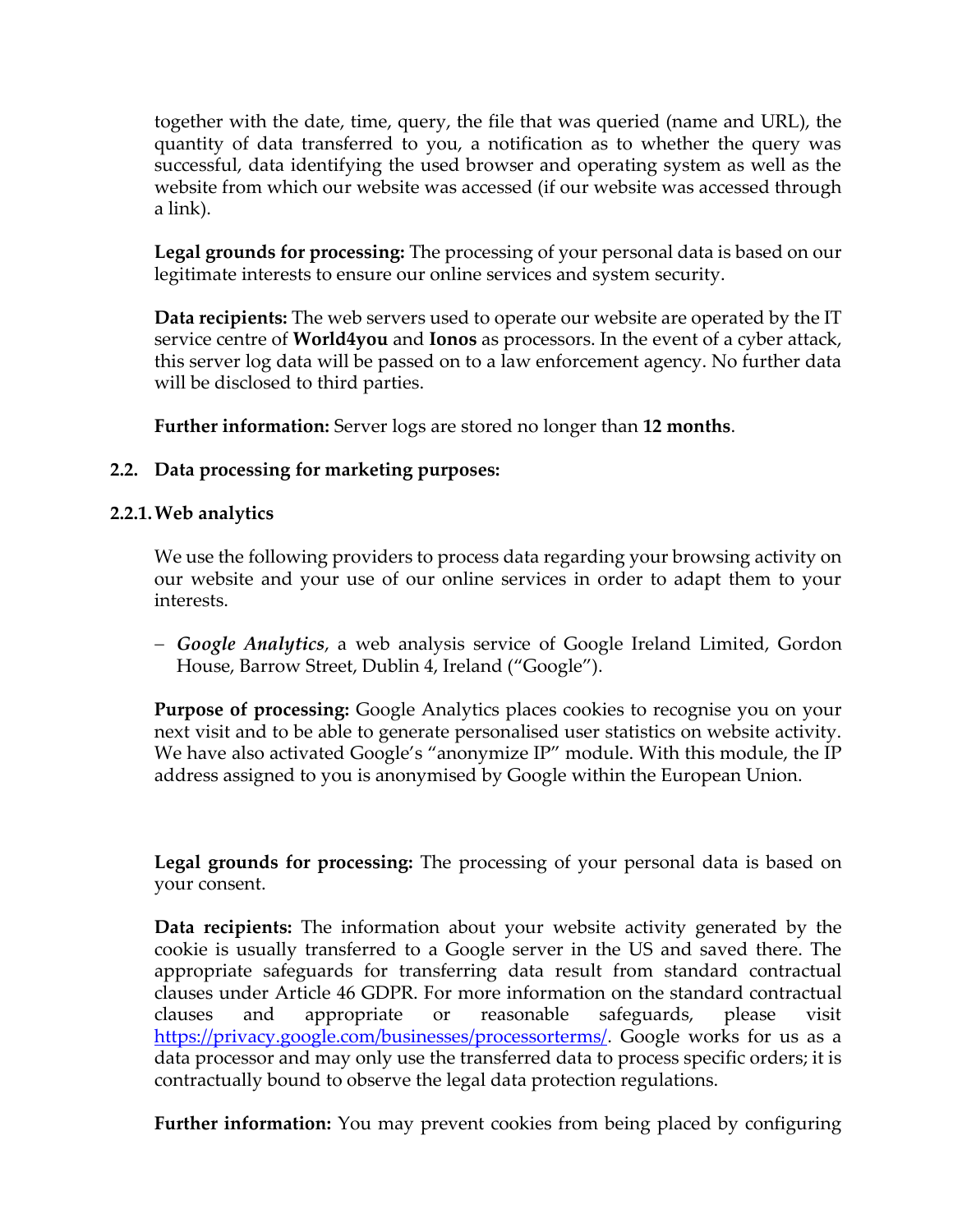your browser accordingly; however, please note that in this case your use of certain features or functions on our website may be limited. In addition, you can prevent Google from collecting data generated by the cookie and relating to your use of the websites (including your anonymised IP address) and processing of this data by Google by downloading and installing the browser plug-in available from the following link: [\(http://tools.google.com/dlpage/gaoptout?hl=de\)](http://tools.google.com/dlpage/gaoptout?hl=de).

# **2.2.2.***Remarketing*

We use the remarketing feature from the following provider on our website to adapt it as best as we can to your interests.

- *Google remarketing services,* a marketing and retargeting service of Google Ireland Limited, Gordon House, Barrow Street, Dublin 4, Ireland ("Google").

**Purpose of processing:** In order to provide you with tailored advertising on our website, we use retargeting for placed advertisements in order to present interestbased ads to users. The user data is processed pseudonymously within the scope of Google Marketing Services. That means that Google does not store and process data such as the user name or e-mail address but does process the relevant data relating to cookies within pseudonymous user profiles. From Google's perspective, that means that the ads are not managed and displayed for a specifically identified person, but for the cookie holder, regardless of who this cookie holder is. This does not apply if a user has explicitly allowed Google to process the data without the use of pseudonyms.

**Legal grounds for processing:** The processing of your personal data is based on your consent.

**Data recipients:** The information about your website activity generated by the cookie is usually transferred to a Google server in the US and saved there. The appropriate safeguards for transferring data result from standard contractual clauses under Article 46 GDPR. For more information on the standard contractual clauses and appropriate or reasonable safeguards, please visit [https://privacy.google.com/businesses/processorterms/.](https://privacy.google.com/businesses/processorterms/) Google works for us as a data processor and may only use the transferred data to process specific orders; it is contractually bound to observe the legal data protection regulations.

**Further information:** You may prevent cookies from being placed by configuring your browser accordingly; however, please note that in this case your use of certain features or functions on our website may be limited. In addition, you can prevent Google from collecting data generated by the cookie and relating to your use of the websites (including your anonymised IP address) and processing of this data by Google by downloading and installing the browser plug-in available from the following link: [\(http://tools.google.com/dlpage/gaoptout?hl=de\)](http://tools.google.com/dlpage/gaoptout?hl=de).

# **2.3. Third-party providers**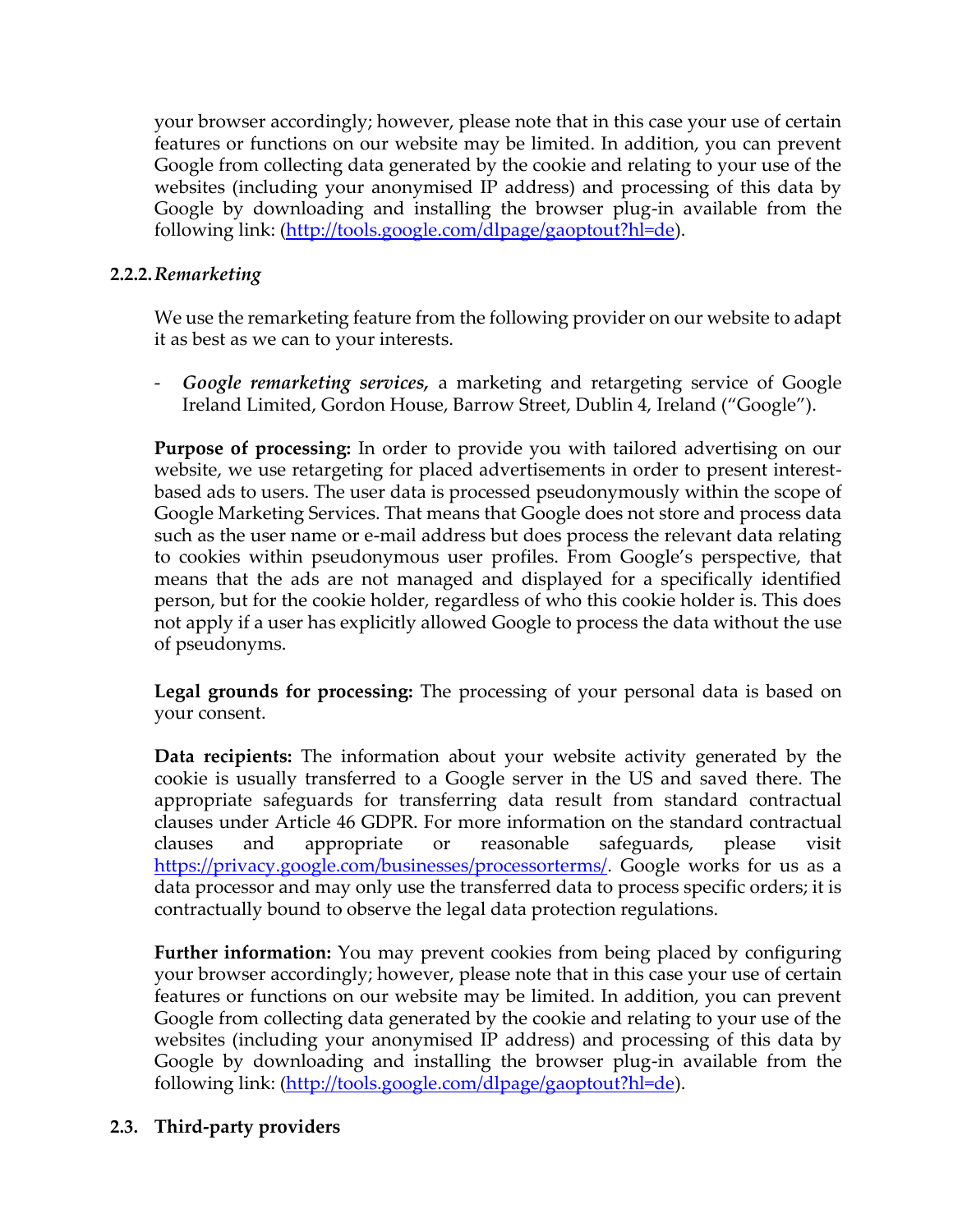#### **We also use the following third-party providers to improve our website:**

− *Google Maps:* We have integrated Google Maps to be able to display the map service directly on our website and thus enable you to use the map feature. By integrating Google Maps, data can be sent to Google and possibly used by Google. When you visit our website, data is not automatically transmitted to Google.

By integrating Google Maps into our website, we use the so-called two-click solution. When you visit our website, data is therefore not automatically transmitted to Google. Only when you click on the corresponding button on Google Maps will data be transmitted to Google.

Data transmission to Google's servers, which are mostly located in the US, takes place on the basis of standard contractual clauses.

For more information on Google Maps and the exact scope and purpose of data processing by Google, please refer to the privacy policy of Google Inc. at [https://policies.google.com/privacy.](https://policies.google.com/privacy) Google Ireland Limited, Gordon House, Barrow Street, Dublin 4, Ireland is responsible for processing data for the transfer recipient.

Google Maps uses the following cookies for marketing:

| Name:              |                          | Duratio Purpose:             |
|--------------------|--------------------------|------------------------------|
| Google Maps API no | n:<br>storage<br>duratio | Requests the user IP address |

− *Google Fonts:* We use the Google Fonts service on our website.

**Purpose of processing:** Google Fonts is a catalogue of over 800 free and open source fonts for users. With Google Fonts, we can use fonts on our own website and do not have to upload them to our own server. Google Fonts is an important component to keep the quality of our website high. All Google Fonts are automatically optimised for the web and this saves data volume and is a great advantage especially for use on mobile devices. Google Fonts are also safe web fonts. Different image synthesis systems (rendering) in different browsers, operating systems and mobile devices can lead to errors. Such errors can sometimes distort the appearance of texts or entire web pages. Thanks to the fast Content Delivery Network (CDN), there are no problems with Google Fonts across platforms. Google Fonts is supported by all major web browsers (Google Chrome, Mozilla Firefox, Apple Safari, Opera) and works reliably on the vast majority of modern mobile operating systems, including Android 2.2+ and iOS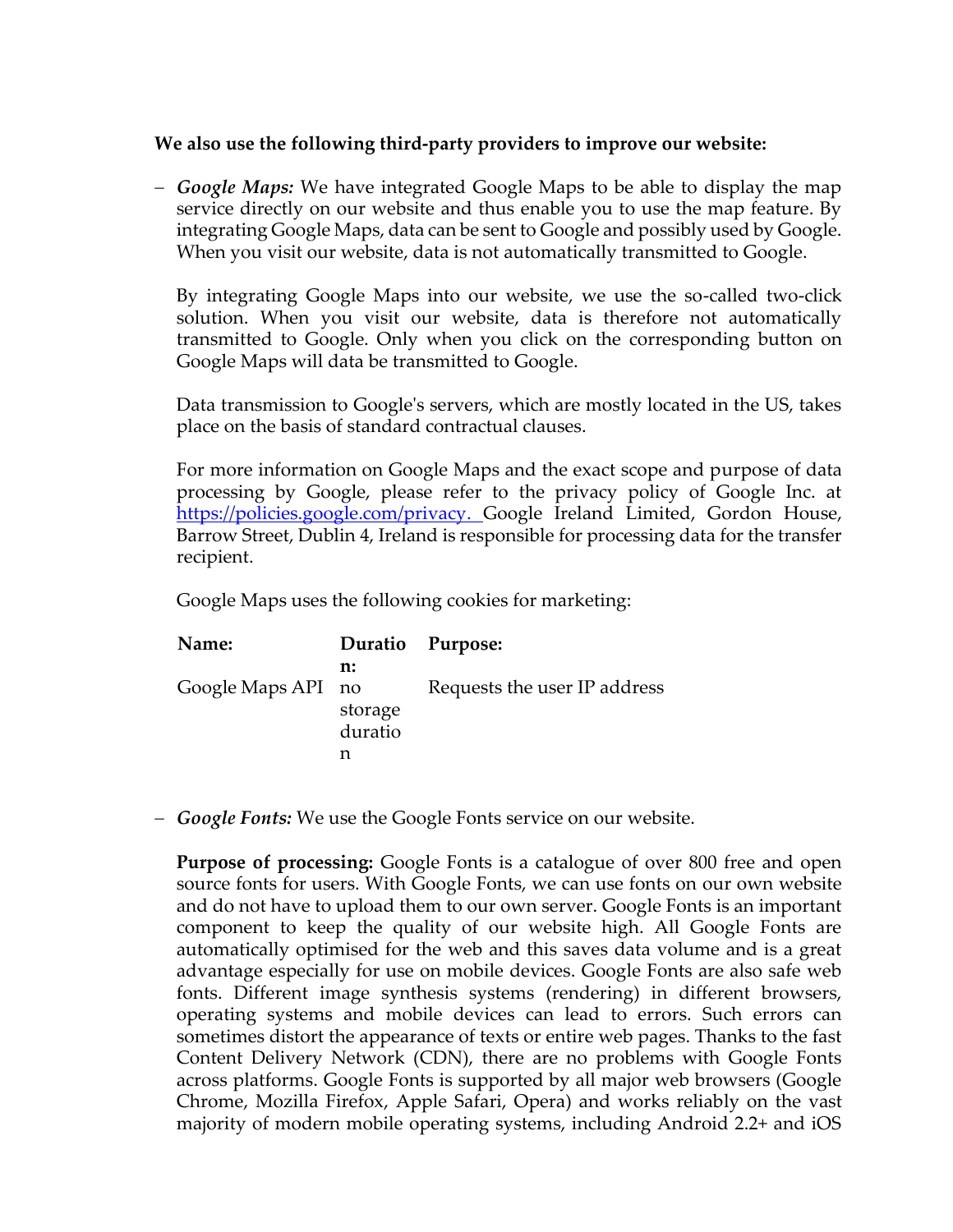4.2+ (iPhone, iPad, iPod). We therefore use Google Fonts to display all of our online service as aesthetically and consistently as possible.

Google Fonts stores the following data about you:

The IP address of your device

Google Fonts uses the following cookies for marketing:

| Name:               |                    | Duratio Purpose:             |
|---------------------|--------------------|------------------------------|
|                     | n:                 |                              |
| Google Fonts API no | storage<br>duratio | Requests the user IP address |
|                     |                    |                              |

**Data storage**: The data is stored on Google servers around the world. Since Google also operates servers outside the EU, data is transferred based on standard contractual clauses in accordance with Art 46 GDPR. Data is stored by Google for one year.

**Data recipients**: Data is only passed on to the processor, Google.

**Legal grounds for processing:** Processing is based on your consent. You can revoke this consent at any time.

− **YouTube:** The YouTube integration feature allows us to show you videos on our website. By integrating YouTube, data can be sent to Google Inc. and possibly used by Google Inc. When you visit our website, data is not automatically transmitted to Google Inc.

Data transmission to Google Inc.'s servers, which are mostly located in the US, takes place on the basis of standard contractual clauses.

For more information on Google Inc. and the exact scope and purpose of data processing by Google Inc., please refer to the privacy policy of YouTube at [https://policies.google.com/privacy.](https://policies.google.com/privacy) Google Ireland Limited, Gordon House, Barrow Street, Dublin 4, Ireland is responsible for processing data for the transfer recipient.

- *Yumpu***:** The Yumpu integration feature allows us to embed catalogues on our website. By integrating Yumpu, data can be sent to i-Magazine AG and possibly used by i-Magazine AG. When you visit our website, data is not automatically transmitted to i-Magazine AG.

For more information on Yumpu and the exact scope and purpose of data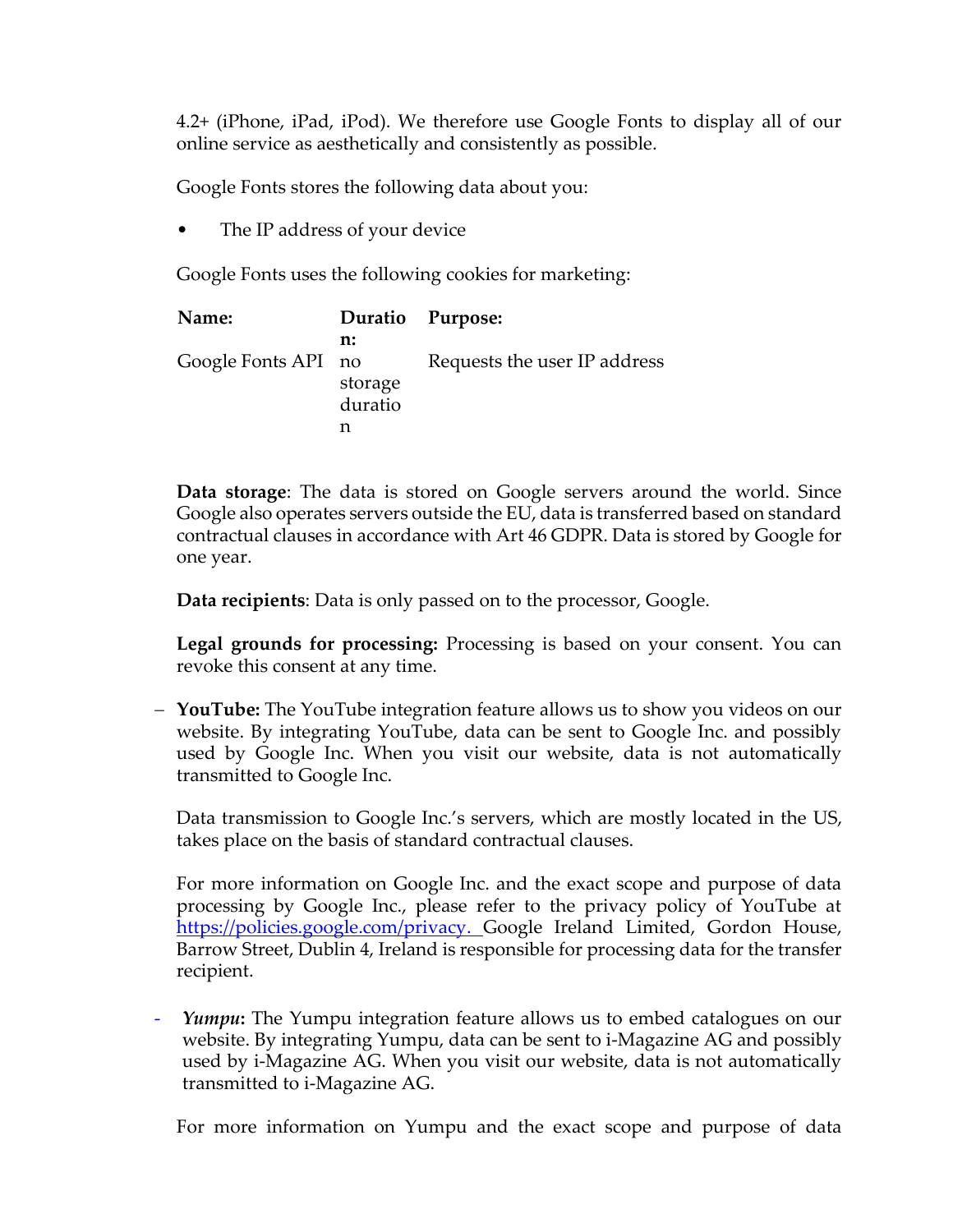processing by i-Magazine AG, please refer to the privacy policy of Yumpu at [https://www.yumpu.com/de/info/privacy\\_policy](https://www.yumpu.com/de/info/privacy_policy) . i-Magazine AG, Gewerbestrasse 3, 9444 Diepoldsau, Austria is responsible for processing data for the transfer recipient.

− *Vimeo***:** The Vimeo integration feature allows us to show you videos on our website. By integrating Vimeo, data can be sent to Vimeo.com Inc. and possibly used by Vimeo.com Inc. When you visit our website, data is not automatically transmitted to Vimeo.com Inc.

Data transmission to Vimeo.com Inc.'s servers, which are mostly located in the US, takes place on the basis of standard contractual clauses.

For more information on Vimeo and the exact scope and purpose of data processing by Vimeo.com Inc., please refer to the privacy policy of Vimeo.com Inc. at [https://vimeo.com/privacy.](https://vimeo.com/privacy) Vimeo.com Inc., Legal Department, 555 West 18th Street, New York, New York 10011, United States is responsible for processing data for the transfer recipient.

#### **3. Data processing for our newsletters**

**Purpose of processing:** If you sign up for our newsletter, you will regularly receive e-mails with information about us and our offerings. If you no longer wish for us to contact you, that's not a problem! Just let us know by writing to **office@ksrgroup.com**

or use the unsubscribe link in the newsletter.

**Legal grounds for processing:** The processing of your personal data is based on your consent.

**Data recipients:** The following service providers receive your data in order to create and send the newsletter on our behalf:

"*rapidmail"*, an e-mail marketing platform provided by *rapidmail GmbH*, Wentzingerstraße 21, 79106 Freiburg im Breisgau, Germany. This company works on our behalf as a data processor and is only allowed to use your data to handle specific orders and is contractually obligated to observe the legal data protection regulations.

**Further information:** We process your data until you revoke your consent or unsubscribe from the newsletter (you can find an unsubscribe link in the newsletter).

#### **3.1. Data processing for our events:**

**Purpose of processing:** If you register for an event with us, we process your data for the purpose of processing the registration, organising and holding the event, answering questions that you ask us regarding your registration, and for formally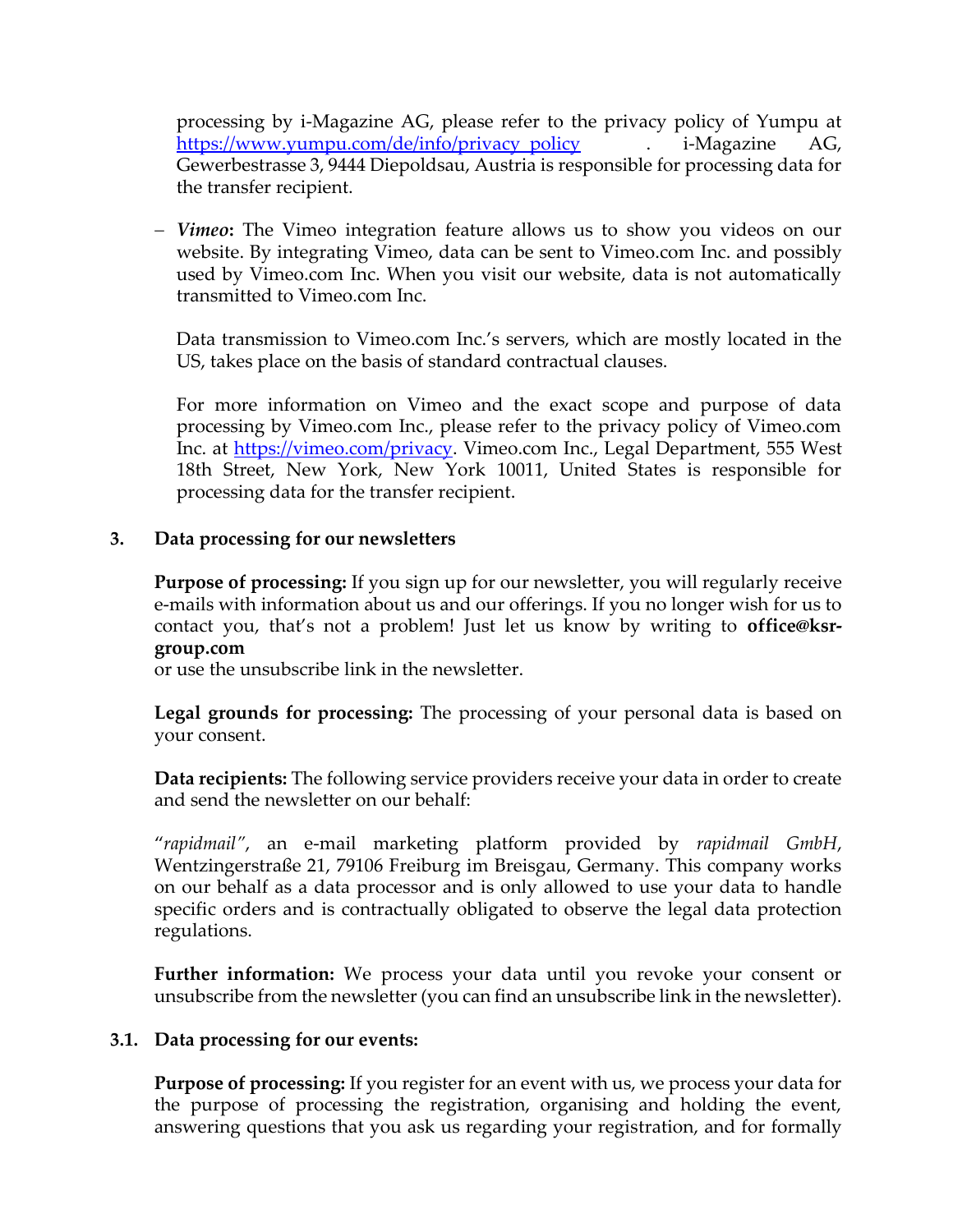handling business transactions we see to as part of a business relationship. We process your data (specifically your photos) to document the event and to showcase our activities.

**Legal grounds for processing:** The processing of your personal data is based on your consent and our legitimate interests.

**Data recipients:** The following types of service providers will receive your data to present our activities:

- Magazines
- Publications
- Websites
- Social Media sites

**Further information:** Please note that we may in certain cases take photographs and record videos during the event for the purpose of documenting the event and for media coverage of the event (for example in magazines, journals, publications or on websites and social media platforms).

Processing of the visual recordings is based on your consent and our legitimate interest. Our legitimate interest lies in the documentation and presentation of our activities. When publishing such visual recordings, care is taken to ensure that no legitimate interests of the persons depicted therein are violated.

#### **4. Your rights**

# **4.1. Right to information on your personal data stored by us pursuant to Art. 15 GDPR**

You have the right **to information** as to whether we process your personal data. If we do, you have a right to information about the nature of this personal data and about additional information related to the processing.

#### **4.2. Right to rectification of incorrect data pursuant to Art. 16 GDPR**

In the event that your personal data that we process is not (or no longer) correct or complete, you may request its **rectification** and, if necessary, ask that it be **completed**.

#### **4.3. Right to erasure pursuant to Art. 17 GDPR**

If the legal conditions are met, you may request the **erasure** of your personal data.

#### **4.4. Right to restriction of processing pursuant to Art. 18 GDPR**

If the legal conditions are met, you may request the **restriction of the processing** of your personal data.